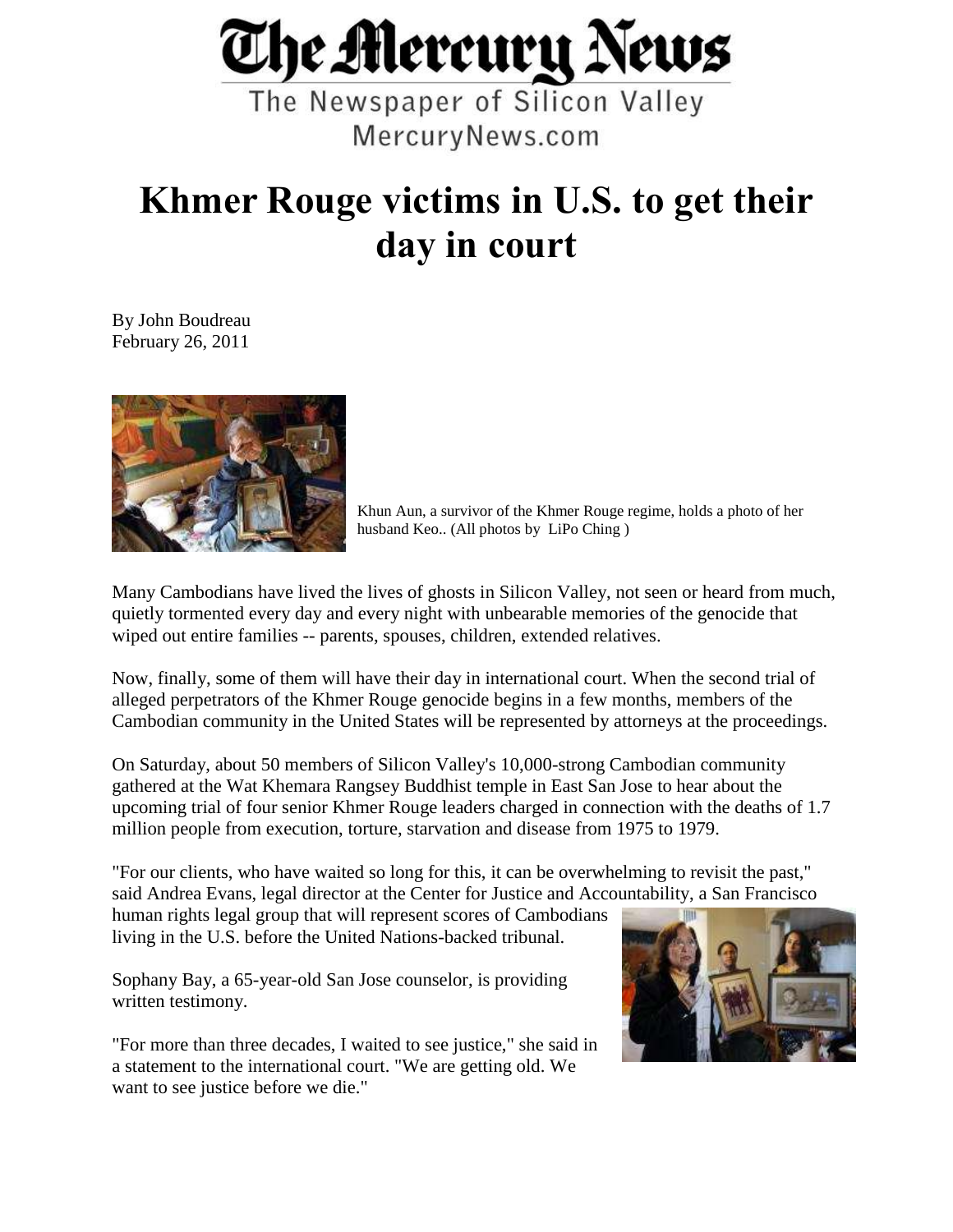The reason, Bay said Saturday, is that the nightmares never stop.

"I lost all my family," said Bay, whose three children died. One of them, a baby girl named Pom, died after a Khmer Rouge soldier injected something into her head.

"I don't have any siblings," she said. "I don't have any nephews. They killed my whole family."

Bay said she hasn't dreamed in the present ever since. All her dreams, she said, are of the past horrors in her homeland.

The once-powerful Khmer Rouge leaders who will stand before the tribunal as early as June are now in their late 70s and mid-80s. The complex trial could last as long as two to three years.

The defendants are Ieng Sary, who was foreign minister; his wife, Ieng Thirith, minister of social welfare; Khieu Samphan, head of state; and Nuon Chea, known as Brother No 2. The top leader, Pol Pot, died in 1998. In the earlier trial, Kaing Guek Eav, known as Duch, was sentenced to 19 years in prison for the torture and death of at least 14,000 people in the Tuol Sleng prison in the capital of Phnom Penh.

The regime took control in 1975 after the war in next-door Vietnam spread to Cambodia. Khmer



Rouge leaders believed they could create a utopian communist society by purging the country of intellectuals, business leaders, government officials and anyone else considered a threat to their revolution.

Approximately 157,500 Cambodians resettled in the U.S. from 1975 to 1994, the vast majority as refugees. Many still suffer serious mental health problems as a result of experiencing torture

and witnessing killings of their family members.

In 2009, researcher Leakhena Nou, a medical sociologist at Cal State Long Beach, began documenting the stories of genocide survivors in the United States. She discovered that Cambodian-Americans, like their countrymen, could offer testimony and have legal representation at the tribunal proceedings.

During her research, she discovered that many Cambodians in America experienced the same symptoms of young people living in Cambodia.

"I found the same hopelessness, helplessness and lack of trust in themselves, family and government leaders," Nou said.

Nou's research is deeply personal. Her family escaped the reign of terror because her father, a Cambodian military officer who had been living in Thailand with his family when the Khmer Rouge took over, sensed grave danger when he and others were asked to return. Those who answered the call were executed immediately upon their return or taken to prison and tortured to death.